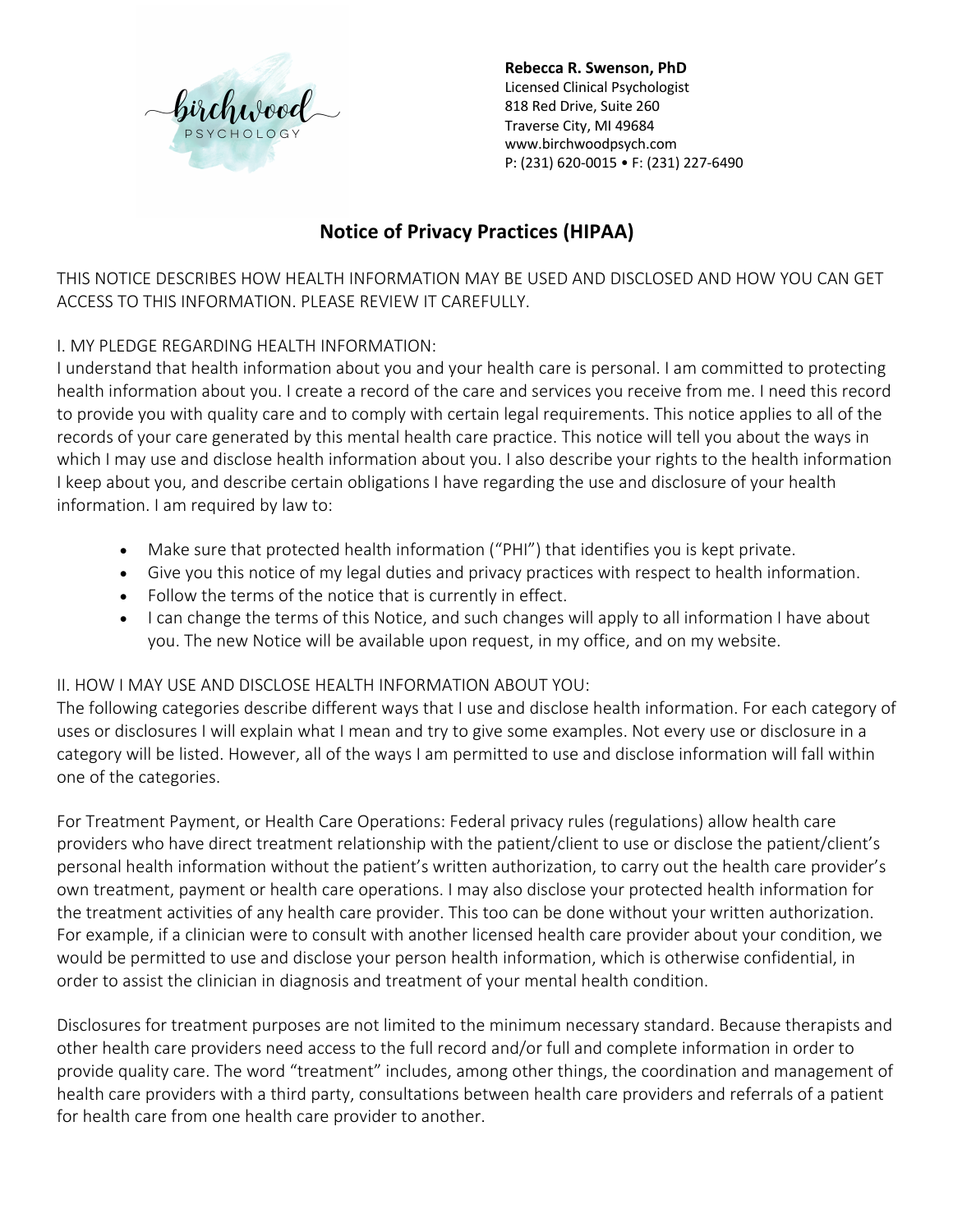

Lawsuits and Disputes: If you are involved in a lawsuit, I may disclose health information in response to a court or administrative order. I may also disclose health information about your child in response to a subpoena, discovery request, or other lawful process by someone else involved in the dispute, but only if efforts have been made to tell you about the request or to obtain an order protecting the information requested.

#### III. CERTAIN USES AND DISCLOSURES REQUIRE YOUR AUTHORIZATION:

- 1. Psychotherapy Notes. I do keep "psychotherapy notes" as that term is defined in 45 CFR § 164.501, and any use or disclosure of such notes requires your Authorization unless the use or disclosure is:
	- a. For my use in treating you.
	- b. For my use in training or supervising mental health practitioners to help them improve their skills in group, joint, family, or individual counseling or therapy.
	- c. For my use in defending myself in legal proceedings instituted by you.
	- d. For use by the Secretary of Health and Human Services to investigate my compliance with HIPAA.
	- e. Required by law and the use or disclosure is limited to the requirements of such law.
	- f. Required by law for certain health oversight activities pertaining to the originator of the psychotherapy notes.
	- g. Required by a coroner who is performing duties authorized by law.
	- h. Required to help avert a serious threat to the health and safety of others.
- 2. Marketing Purposes. As a psychotherapist, I will not use or disclose your PHI for marketing purposes.
- 3. Sale of PHI. As a psychotherapist, I will not sell your PHI in the regular course of my business.

IV. CERTAIN USES AND DISCLOSURES DO NOT REQUIRE YOUR AUTHORIZATION. Subject to certain limitations in the law, I can use and disclose your PHI without your Authorization for the following reasons:

- 1. When disclosure is required by state or federal law, and the use or disclosure complies with and is limited to the relevant requirements of such law.
- 2. For public health activities, including reporting suspected child, elder, or dependent adult abuse, or preventing or reducing a serious threat to anyone's health or safety.
- 3. For health oversight activities, including audits and investigations.
- 4. For judicial and administrative proceedings, including responding to a court or administrative order, although my preference is to obtain an Authorization from you before doing so.
- 5. For law enforcement purposes, including reporting crimes occurring on my premises.
- 6. To coroners or medical examiners, when such individuals are performing duties authorized by law.
- 7. For research purposes, including studying and comparing the mental health of patients who received one form of therapy versus those who received another form of therapy for the same condition.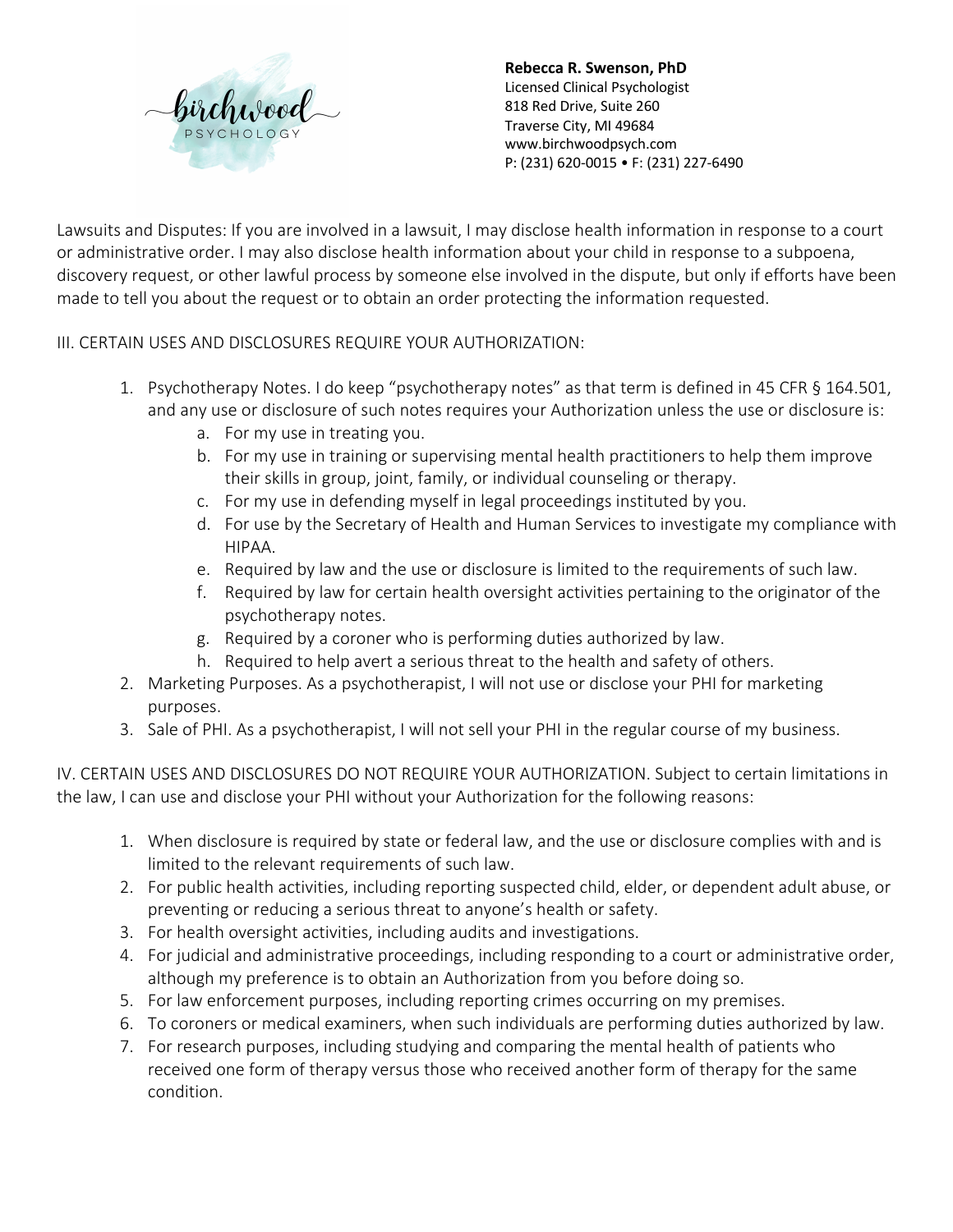

- 8. Specialized government functions, including, ensuring the proper execution of military missions; protecting the President of the United States; conducting intelligence or counter-intelligence operations; or, helping to ensure the safety of those working within or housed in correctional institutions.
- 9. For workers' compensation purposes. Although my preference is to obtain an Authorization from you, I may provide your PHI in order to comply with workers' compensation laws.
- 10. Appointment reminders and health related benefits or services. I may use and disclose your PHI to contact you to remind you that you have an appointment with me. I may also use and disclose your PHI to tell you about treatment alternatives, or other health care services or benefits that I offer.

### V. CERTAIN USES AND DISCLOSURES REQUIRE YOU TO HAVE THE OPPORTUNITY TO OBJECT.

1. Disclosures to family, friends, or others. I may provide your PHI to a family member, friend, or other person that you indicate is involved in your care or the payment for your health care, unless you object in whole or in part. The opportunity to consent may be obtained retroactively in emergency situations.

#### VI. YOU HAVE THE FOLLOWING RIGHTS WITH RESPECT TO YOUR PHI:

- 1. The Right to Request Limits on Uses and Disclosures of Your PHI. You have the right to ask me not to use or disclose certain PHI for treatment, payment, or health care operations purposes. I am not required to agree to your request, and I may say "no" if I believe it would affect your health care.
- 2. The Right to Request Restrictions for Out-of-Pocket Expenses Paid for In Full. You have the right to request restrictions on disclosures of your PHI to health plans for payment or health care operations purposes if the PHI pertains solely to a health care item or a health care service that you have paid for out-of-pocket in full.
- 3. The Right to Choose How I Send PHI to You. You have the right to ask me to contact you in a specific way (for example, home or office phone) or to send mail to a different address, and I will agree to all reasonable requests.
- 4. The Right to See and Get Copies of Your PHI. Other than "psychotherapy notes," you have the right to get an electronic or paper copy of your medical record and other information that I have about you. I will provide you with a copy of your record, or a summary of it, if you agree to receive a summary, within 30 days of receiving your written request, and I may charge a reasonable, cost based fee for doing so.
- 5. The Right to Get a List of the Disclosures I Have Made. You have the right to request a list of instances in which I have disclosed your PHI for purposes other than treatment, payment, or health care operations, or for which you provided me with an Authorization. I will respond to your request for an accounting of disclosures within 60 days of receiving your request. The list I will give you will include disclosures made in the last six years unless you request a shorter time. I will provide the list to you at no charge, but if you make more than one request in the same year, I will charge you a reasonable cost based fee for each additional request.